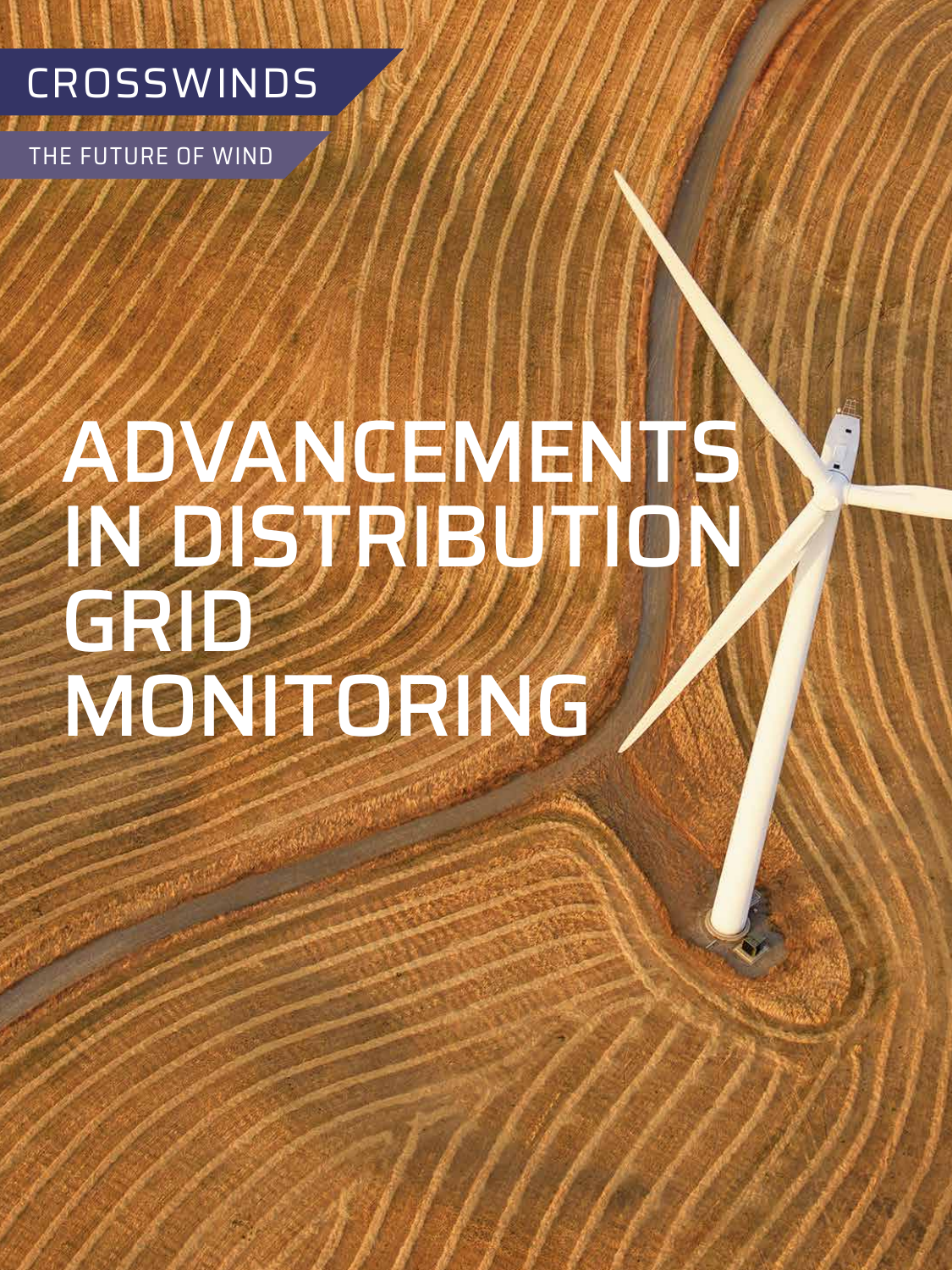# *Utilities face increased voltage volatility from distributed wind-power generation.*

#### **By DEL WILLIAMS**

The power<br>
edented<br>
model<br>
droppin<br>
to customers. he power distribution grid is undergoing unprecedented levels of change. The traditional one-way model of voltage regulation presumed voltages dropping predictably along feeders from substation

However, the growth of distributed wind-energy systems is rendering traditional models and regulation techniques incapable of maintaining delivered voltages within ANSI C84.1 guidelines.

According to the U.S. Department of Energy's Office of Energy Efficiency and Renewable Energy (EERE) website, ([www.energy.gov/eere/wind/distributed-wind\) th](http://www.energy.gov/eere/wind/distributed-wind)e Wind Energy Technologies Office defines distributed wind in terms of technology application, based on a wind plant's location relative to end-use and power distribution infrastructure, rather than technology or project size.

The growth potential of distributed wind-energy systems is enormous.

"An analysis of behind-the-meter distributed wind potential in the United States found that distributed wind systems are technically feasible for approximately 49.5 million residential, commercial, or industrial sites, or about 44 percent of all U.S. buildings," the EERE website said.

This is spurring new approaches in grid measurement, monitoring, and control that provide real time measurements that enable distribution management applications to better manage voltages and maintain high power quality.

### VOLTAGE FLUCTUATION FROM DISTRIBUTED WIND

The traditional power delivery model pushes electricity from a centralized power generation plant through distribution feeders to the point of consumption. Power is consumed along the line with utilities using tap changers, voltage regulators, and capacitor banks to regulate voltage to ensure delivery remains within an ANSI guideline range of ±5 percent all the way to the end of the line. Historically, the key concern was ensuring voltages did not fall below or above these standards.

Enter distributed wind-energy systems. These are commonly installed on, but are not limited to, residential, agricultural, commercial, industrial, and community sites, and can range in size from a 5-kilowatt turbine at a home to multi-megawatt turbines at a manufacturing facility or connected to a local distribution system, according to the EERE website.

These points of power generation inject power along the distribution feeder, which may increase or decrease voltage levels outside ANSI guidelines. In other words, increasing integration of renewables means variable load and generation fluctuations that work against the constant voltage profile model.

In addition, distributed wind is, by nature, intermittent. Managing unpredictable intermittency without measurement, monitoring, and control is even more difficult and may result in oscillatory voltages in the system. Voltage rises at injection points may also create reverse systemic power flow.

As a result, utilities require more advanced power monitoring and control systems that can precisely and quickly measure voltage to enable their distribution management systems (DMS) to respond and regulate the voltage on their feeder lines. But this means DER integration needs real-time data to implement their control strategies.

 "The issue goes beyond simply burnt toast in a home," said Ray Wright, VP Product Management, Power Products at NovaTech. "What we are concerned about with unpredictable voltage delivery is the disruption of service to household, commercial, and industrial customers all along the feeder, including damage to motors and equipment and interruption of service."

## MORE PRECISE MONITORING AND CONTROL

The challenge of effectively controlling unpredictable, variable and potentially bi-directional voltage flow starts with measurement. The only way to control this kind of variability is to have measurements along distribution feeder lines that are accurate and that can communicate data to control systems fast enough to modulate the voltage and keep it under control — essentially in real-time.

Voltage delivery monitoring and control can be the domain of DMS. These systems have evolved over the years with advanced DMS models now in use that use volt/var optimization (VVO) where capacitor banks, voltage regulators, and solid-state systems are switched on and off to maintain acceptable levels of power factor and voltage. More recently, distributed energy resource management systems (DERMS) have emerged in response to the increasing amount of renewables-based distributed energy resources. These are complex control systems for monitoring and controlling sources of energy.

 "DERMS requires accurate, real-time measurement of voltages, loads, reactive power, fault data, and even weather data," Wright said. "A key consideration has been how to design and install these monitoring systems in a way that is cost-effective for utilities. This has called into question the traditional approach of grid monitoring with conventional magnetic current transformer (CT) and potential transformer (PT). The installed cost of CTs and PTs is expensive and time-consuming, plus the feeder must be powered down for their installation."

An alternative lower-cost approach is to employ low voltage (0-10V AC) sensor technology for all voltage and current measurements. These sensors are safe, accurate for all re-